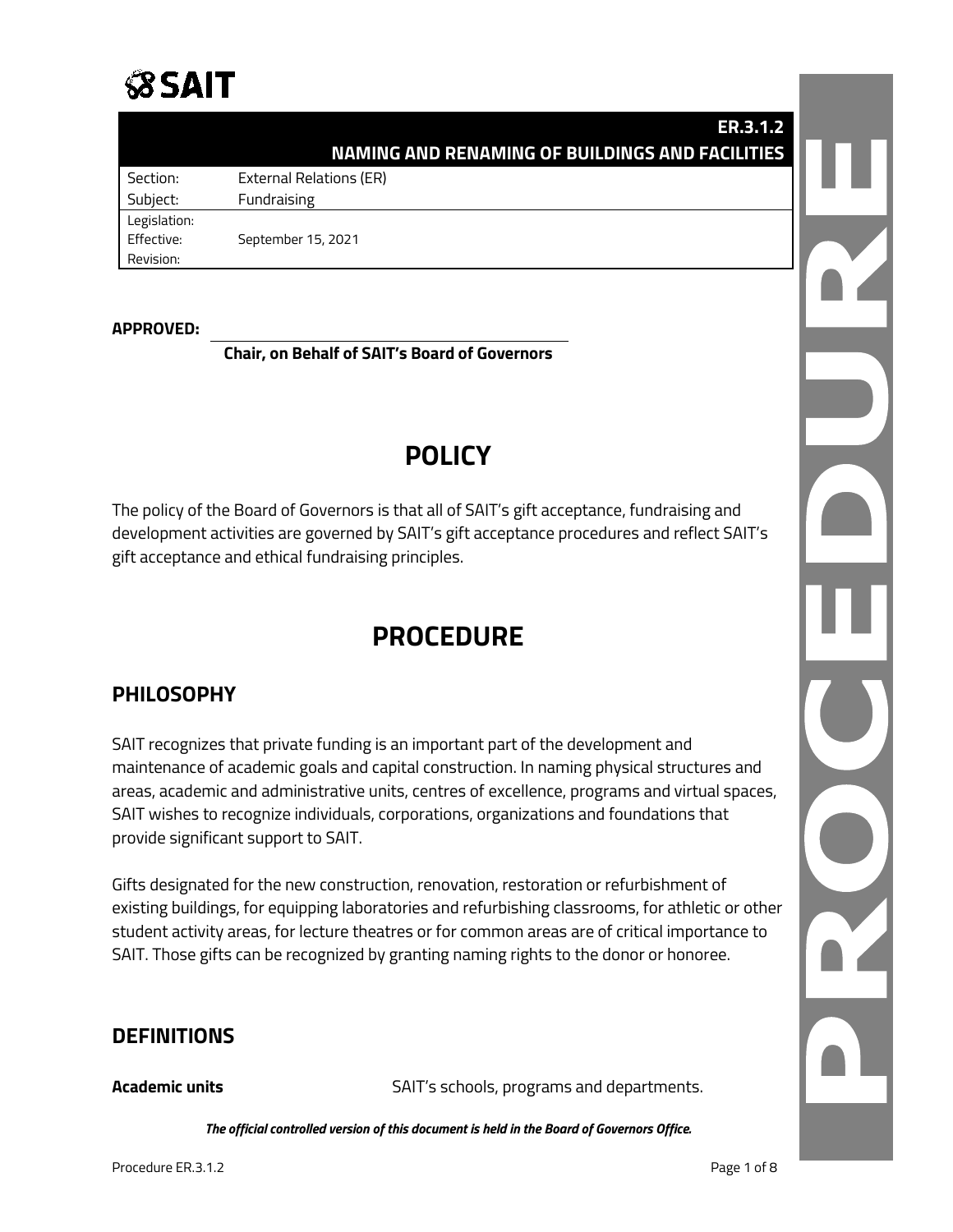# **SSAIT**

| <b>Administrative units</b>          | All non-academic units.                                                                                                                                                                                                                    |  |
|--------------------------------------|--------------------------------------------------------------------------------------------------------------------------------------------------------------------------------------------------------------------------------------------|--|
| <b>Bequest</b>                       | Where a donor provides directions in their will that<br>leaves one or more assets to charity.                                                                                                                                              |  |
| Cash                                 | A gift of money by way of cash, cheque, money order,<br>wire transfer, electronic transfer or credit card.                                                                                                                                 |  |
| <b>Entity</b>                        | An organization, corporation or foundation                                                                                                                                                                                                 |  |
| <b>Facility</b>                      | Any building, ground, digital/virtual classrooms, social<br>media channels, websites, meeting space, or area that<br>SAIT owns, uses or occupies and that is under the<br>jurisdiction of SAIT's Board of Governors                        |  |
| Gift-in-kind                         | A donation other than cash (as defined above). It may<br>include, for instance, equipment, software, books,<br>artwork, publicly traded securities, private shares, real<br>estate and other collections and property.                     |  |
| In perpetuity                        | For the life of SAIT. If a building is demolished, the<br>naming shall be applied to any future physical<br>structure, area or virtual space replacing the current<br>physical structure, area or virtual space as long as<br>SAIT exists. |  |
| Life of the building                 | The naming term expires at the end of the life cycle of<br>the physical structure or area when it is removed or<br>demolished. It may also be referred to as "in<br>perpetuity (for the life of the building)".                            |  |
| <b>Named asset</b>                   | Physical structures and areas, academic and<br>administrative units, centres of excellence, programs<br>and virtual spaces.                                                                                                                |  |
| <b>Physical structures and areas</b> | Buildings and facilities, common areas and green<br>spaces.                                                                                                                                                                                |  |
| <b>SAIT community</b>                | SAIT's governors, employees, advisory committee<br>members and Campaign Cabinet members.                                                                                                                                                   |  |

*The official controlled version of this document is held in the Board of Governors Office.*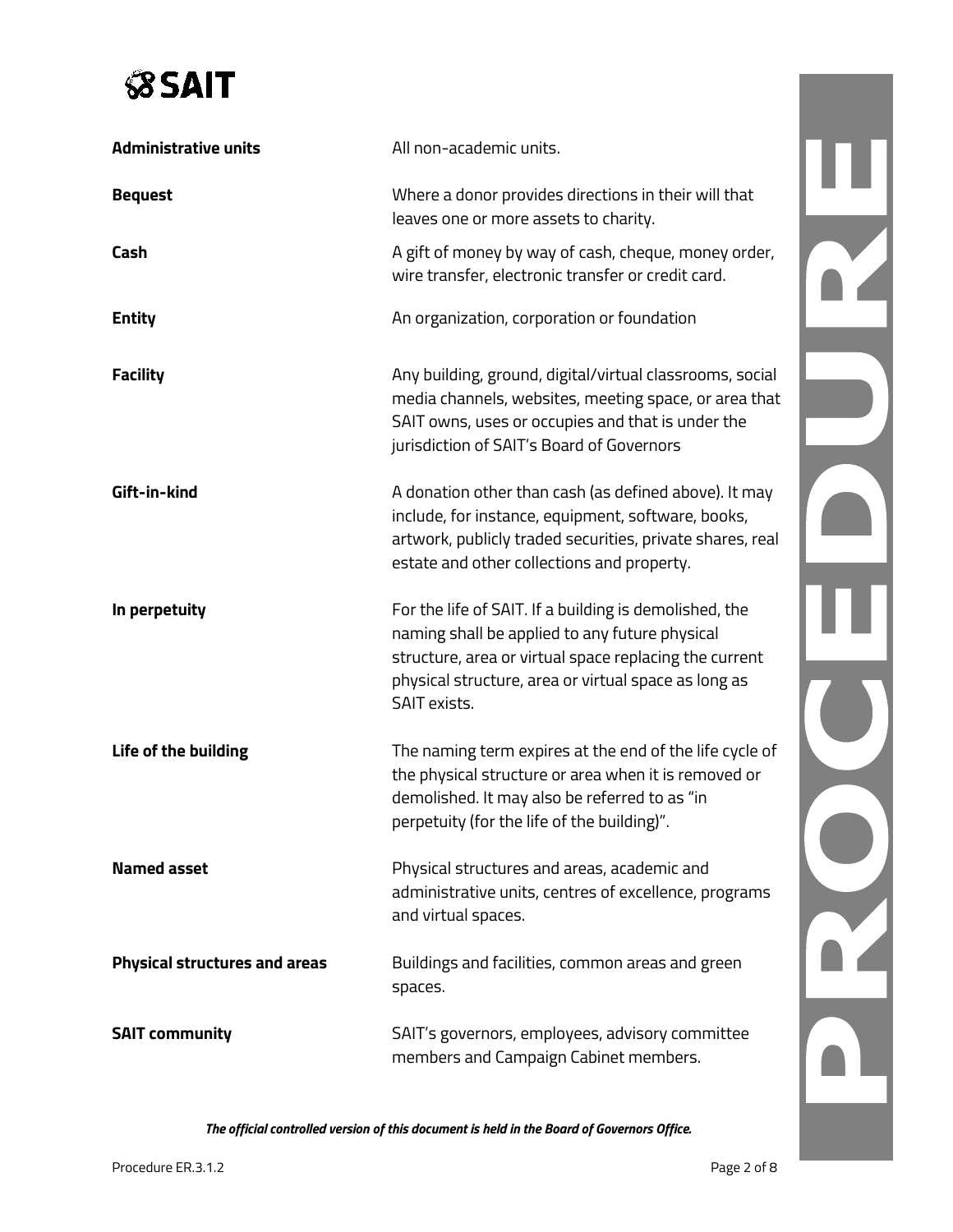

**Virtual space** SAIT owned and operated electronic and/or internetbased assets.

# **GOVERNING PRINCIPLES**

This procedure is intended to recognize contributions from donors and distinguished members of SAIT's community and to provide guidance in respect of naming rights.

# **PROCEDURE**

- **A. Use of Names of Persons, Organizations, Corporations or Foundations**
	- 1. Executive Management Committee (EMC), after considering the recommendations of the vice president, external relations, may recommend to the Board of Governors the approval of any naming or renaming of a named asset where the name or rename is that of an individual, organization, corporation or foundation (the "donor") that:
		- a) Contributes a significant gift or bequest to SAIT.
		- b) Contributes to SAIT in a significant other manner.

#### **B. Use of Names Indicating Function and Use**

- 1. The vice president, external relations or designate, after considering the recommendations of a working committee, may recommend to EMC approval of a naming or renaming of a physical structure and area where the name consists of wording that relates solely to the function or location.
- 2. Criteria for using names that indicate function and use include, for instance, the need for consistency with ongoing use and occupancy, and salient geographic features.

## **C. Naming or Renaming in Response to a Gift or Bequest**

1. Where an appropriate gift or bequest is made to SAIT with a request for the naming or renaming of a named asset the following procedures apply: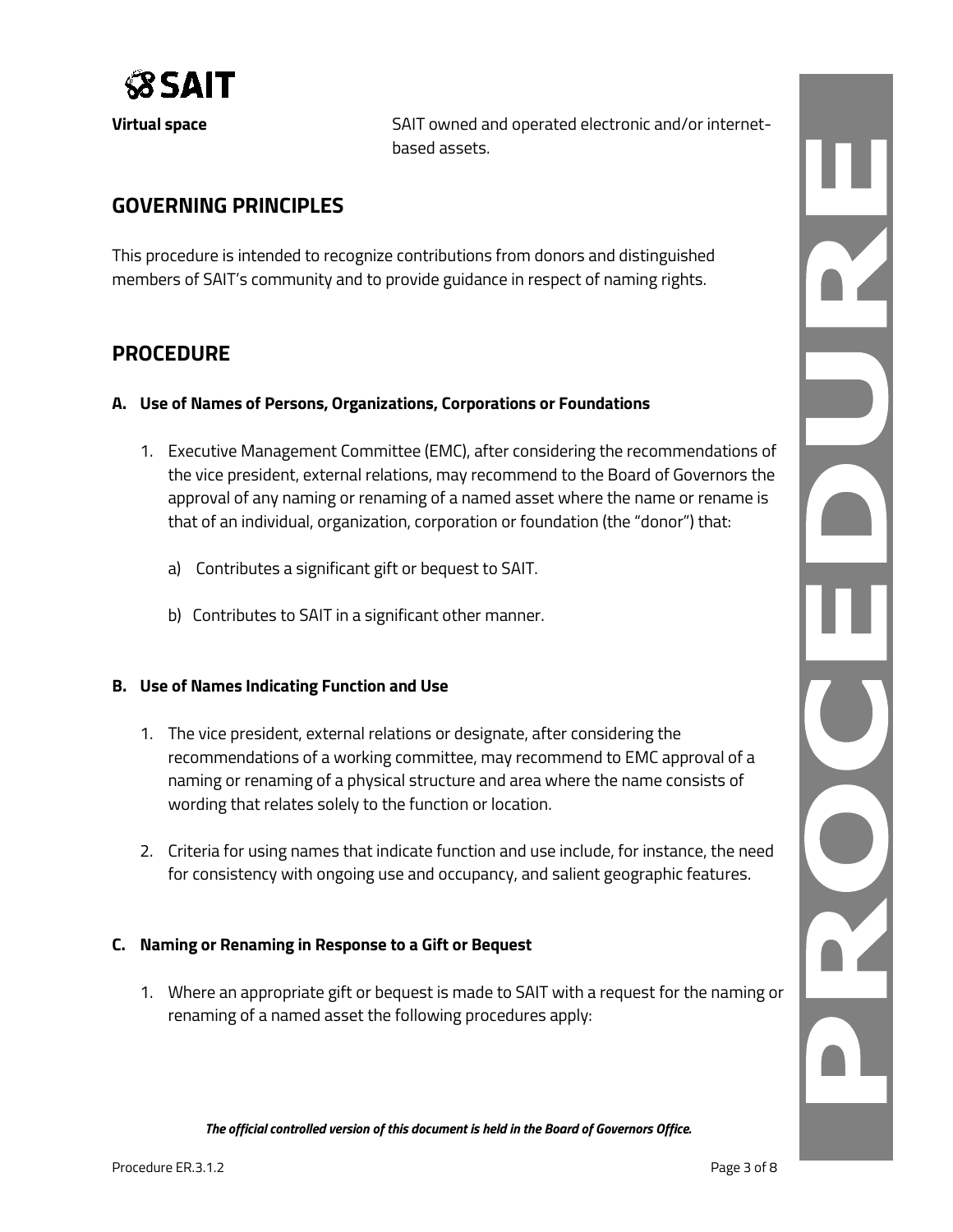

- a) Upon receipt of a request for naming or renaming of a named asset, the Alumni and Development department's director or designate will establish a Working Committee to review and make a recommendation on that request.
- b) The Working Committee is chaired by Alumni and Development's director or designate, and may include:
	- i) Alumni and Development representatives, including:
	- ii) A representative of the recipient school/department
	- iii) The donor or representative
- c) The Working Committee will bring its recommendation to the Naming Committee for review. The proposal shall include the proposed recognition name, the specific location (if applicable) and the length of term of the naming**.**
- d) The Naming Committee is chaired by the vice president, external relations or designate and may include:
	- i) The Facility Management department's director
	- ii) A representative of the primary user group
	- iii) The dean/director of the relevant school/department
	- iv) Alumni and Development representatives
	- v) The architect (when a new building is involved)
- e) If the Naming Committee approves the recommendation as presented or as revised**,** the vice president, external relations or designate will present the recommendation to EMC for its review.
- f) If EMC approves the recommendation, vice president, external relations or designate will present the recommendation to the Board of Governors' Governance Committee. If that committee approves the recommendation, the recommendation will be referred to the Board of Governors for ratification.
- g) The vice president, external relations or designate shall communicate the Board of Governors' decision to Alumni and Development's director, who will disseminate information and ensure the donor is advised.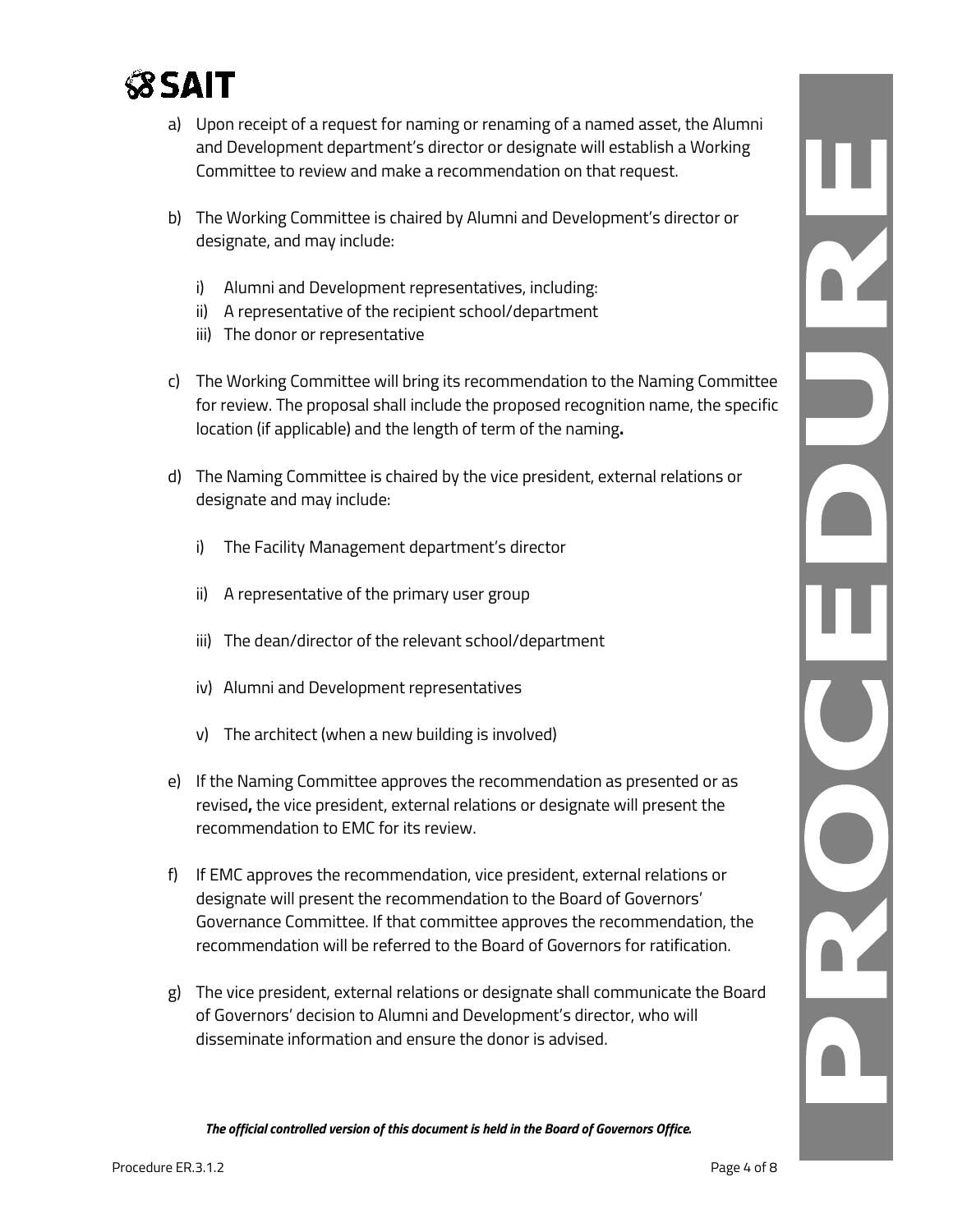

#### **D. Naming or Renaming in Response to a Significant Non-Monetary Contribution to SAIT**

- 1. Where SAIT wishes to honor an individual, corporation, organization or foundation (the "honoree") for a significant non-monetary contribution to SAIT, the following procedures apply:
	- a) Gift-in-kind contributions only qualify for naming recognition if there is a cash component to the gift. Twenty per cent of the total value of the equipment in cash is required for naming recognition.
	- b) Upon receipt of a request for naming or renaming of a named asset, the Alumni and Development department's director or designate will establish a Working Committee to review and make a recommendation on that request. This Committee will determine the appropriate procedure to ensure that all individuals who may be equally or more deserving of recognition than the proposed honoree are also considered.
	- c) The Working Committee is chaired by Alumni and Development's director or designate, and will include three or more members, internal or external to SAIT. Alumni and Development's director or designate will advise EMC of the Working Committee's membership.
	- d) If the proposed naming or renaming is to honor a deceased individual, Alumni and Development's director or designate will establish a Working Committee to review and make a recommendation on that request. Alumni and Development's manager, donor relations, will prepare a formal naming proposal on the recommendation for presentation to the Naming Committee.
	- e) If the Naming Committee approves the recommendation as presented or as revised**,** the vice president, external relations or designate will present the recommendation to EMC for its review.
	- f) If EMC approves the recommendation, the vice president, external relations or designate will present the recommendation to the Board of Governors' Governance Committee. If that committee approves the recommendation, the recommendation will be referred to the Board of Governors for ratification.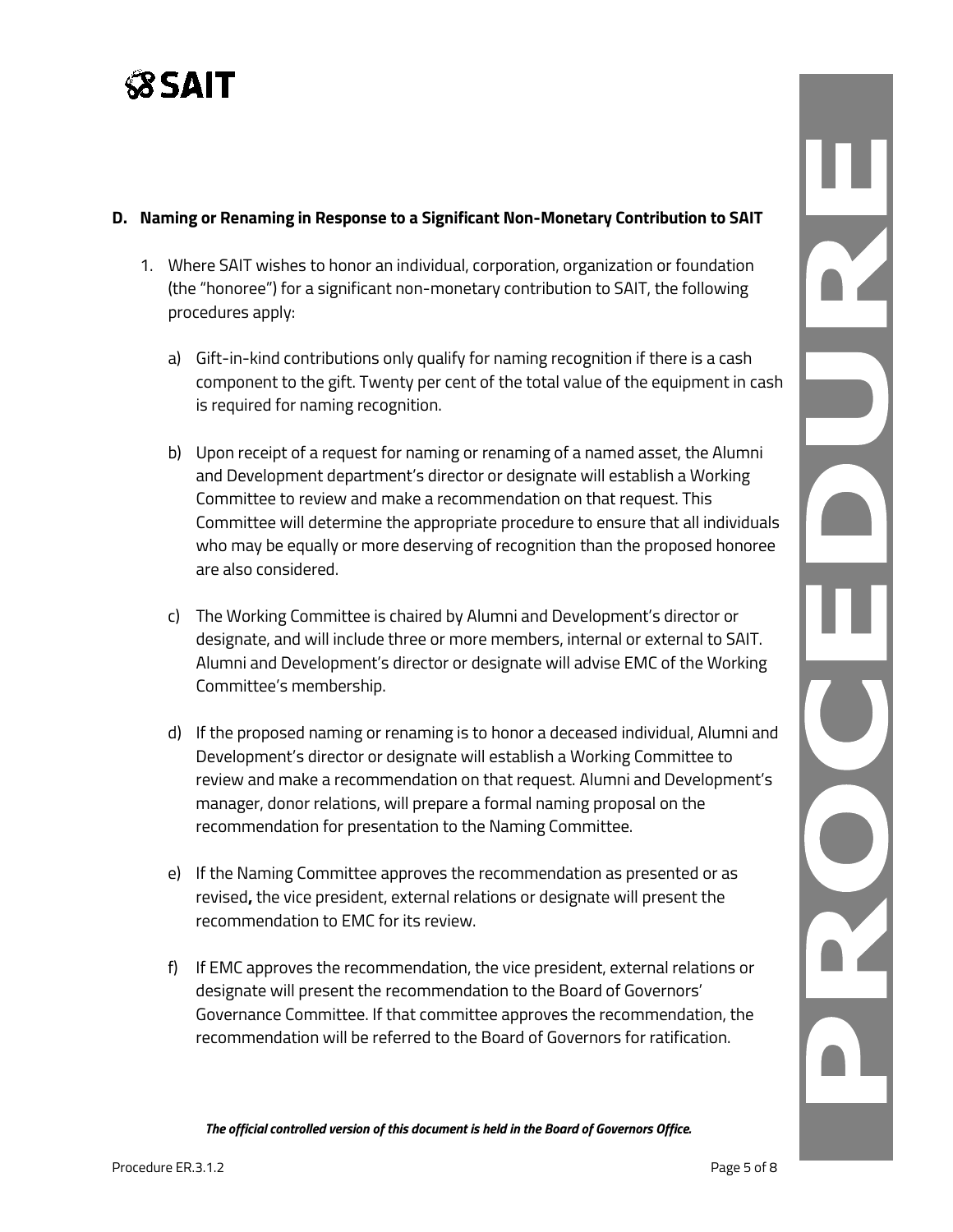

g) The vice president, external relations or designate shall communicate the Board of Governors' decision to the individual(s) or entities that proposed the honoree.

### **E. Guidelines for Naming or Renaming in Recognition of a Donor or Honoree**

- 1. If a donor's name is proposed, the Naming Committee will adopt or review the following criteria:
	- a) Whether the gift or bequest results in the provision of a substantial portion of the capital cost of a new or restored physical structure or area and amount of "substantial portion of the capital" required for the purpose of naming.
	- b) Whether the gift or bequest results in the provision of at least 50% of the operating or program costs of a SAIT program or course.
	- c) Whether, in the case of recognizing or honoring current or former SAIT employees or members of the SAIT community, the individual has contributed meritorious or outstanding services to SAIT. In general, a former SAIT employee will be considered for a naming opportunity no earlier than 36 months after retirement.
	- d) Honorific recognition will not be considered for politicians who are in office or retired, and will be considered only after such politician is deceased.
	- e) The naming of an existing or physical structure, area, program or virtual space for a donor that is an entity and not an individual will be limited to a ten-year period. The ten-year period will commence as of the date of signage installation. If the commencement date is not known, the term limit for such naming shall be five years after the date of receipt of the final payment on account of the donation.
	- f) Naming of a physical structure, area, program or virtual space after an individual will be limited to the life of the building, subject to the Board of Governors' approval.
	- g) The Naming Committee has the discretion to recommend the naming of a foundation or other entity and determining the appropriate term of naming when:
		- i) The foundation or entity is closely aligned with a corporation or broad-based community organization that has contributed to SAIT. In such an event, a time limit of ten years may be deemed appropriate.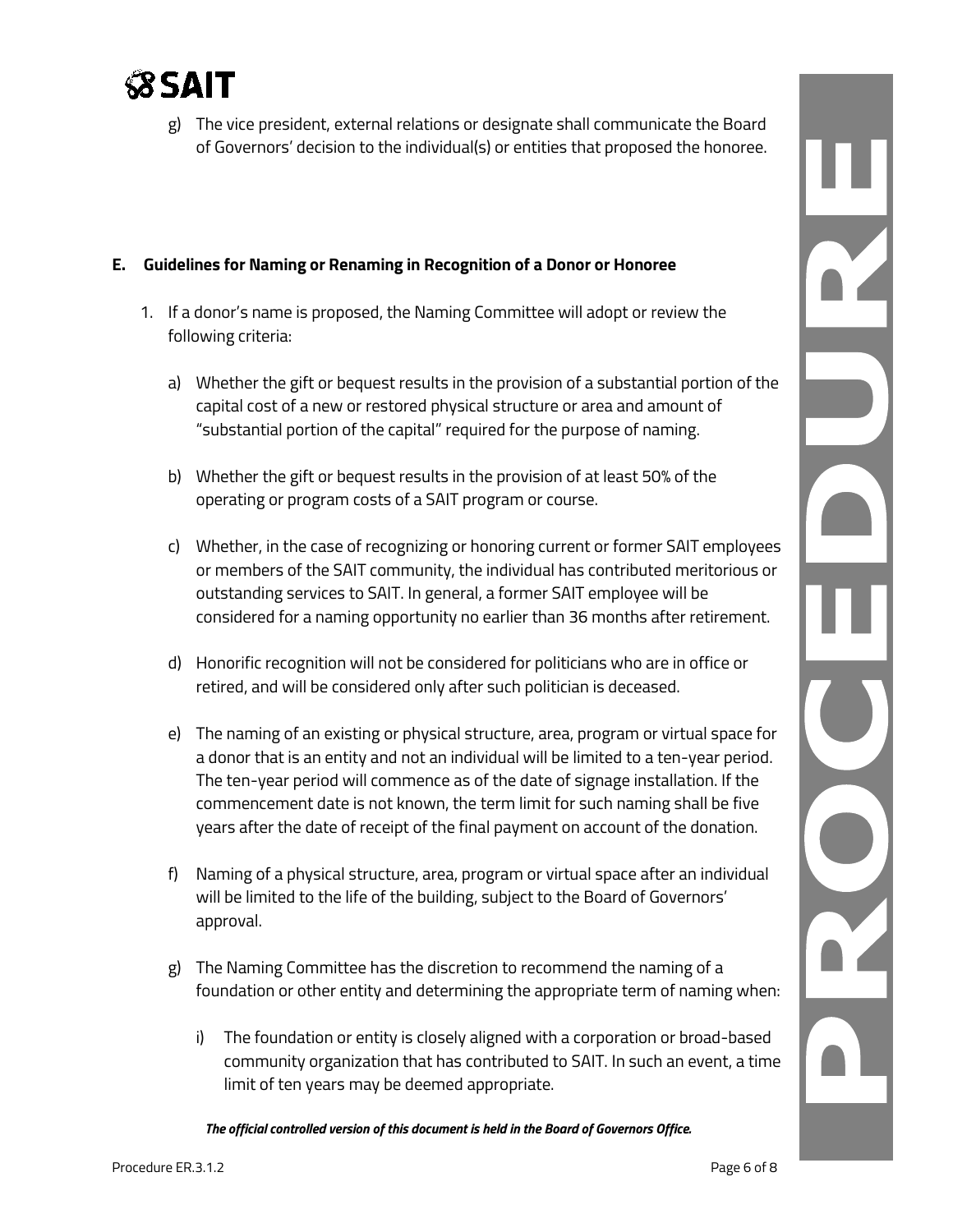

- ii) The foundation or entity is named after an individual or family or is closely aligned with an individual or family who has contributed to SAIT. In such an event, a naming for the life of the building may be deemed appropriate.
- 2. Naming or renaming in recognition does not imply that the name or names used will necessarily be used in perpetuity except where deemed appropriate by the Naming Committee and approved by the Board.
- 3. Except for a situation involving a naming in perpetuity (see paragraph E.2 of this procedure), if a physical structure or area is demolished or replaced, its occupancy or usage changes, or changes occur to academic units or administrative units or centres of excellence rendering the former name inappropriate, a request for a new name will be considered. In this case, consideration will be given to placing a plaque recognizing the former name in or on the replacement to indicate that it occupies the site of that which has been demolished or replaced, formerly known by a specific name. It may also be appropriate to name part of a new physical structure or area after an individual or entity in respect of whom the former physical structure or area was named.
- 4. When a physical structure or area or centre of excellence is proposed to be relocated within the same building or to a different building serving the same purpose, no recommendation or approval is required to rename the relocated physical structure, area or centre of excellence.

#### **G. Removal or Termination of a Name**

1. Right to terminate the naming

When an individual or entity carries out activities or otherwise acts in a manner that reflects negatively on SAIT's public image or in a manner that is in material conflict with SAIT's mission and/or policies, then SAIT, at its sole discretion, has the right to terminate the naming, including a naming originally designated as being in perpetuity.

2. Expiration of agreements that have term limits

In general, donors will be notified in writing and in person (where possible) at least one year prior to expiry of the applicable gift agreement between the donor and SAIT. When a naming term has expired or will expire in the near future, the donor may provide a further donation to SAIT that, in accordance with this procedure, will enable SAIT to approve the continuation of such naming. SAIT will work with the donor to